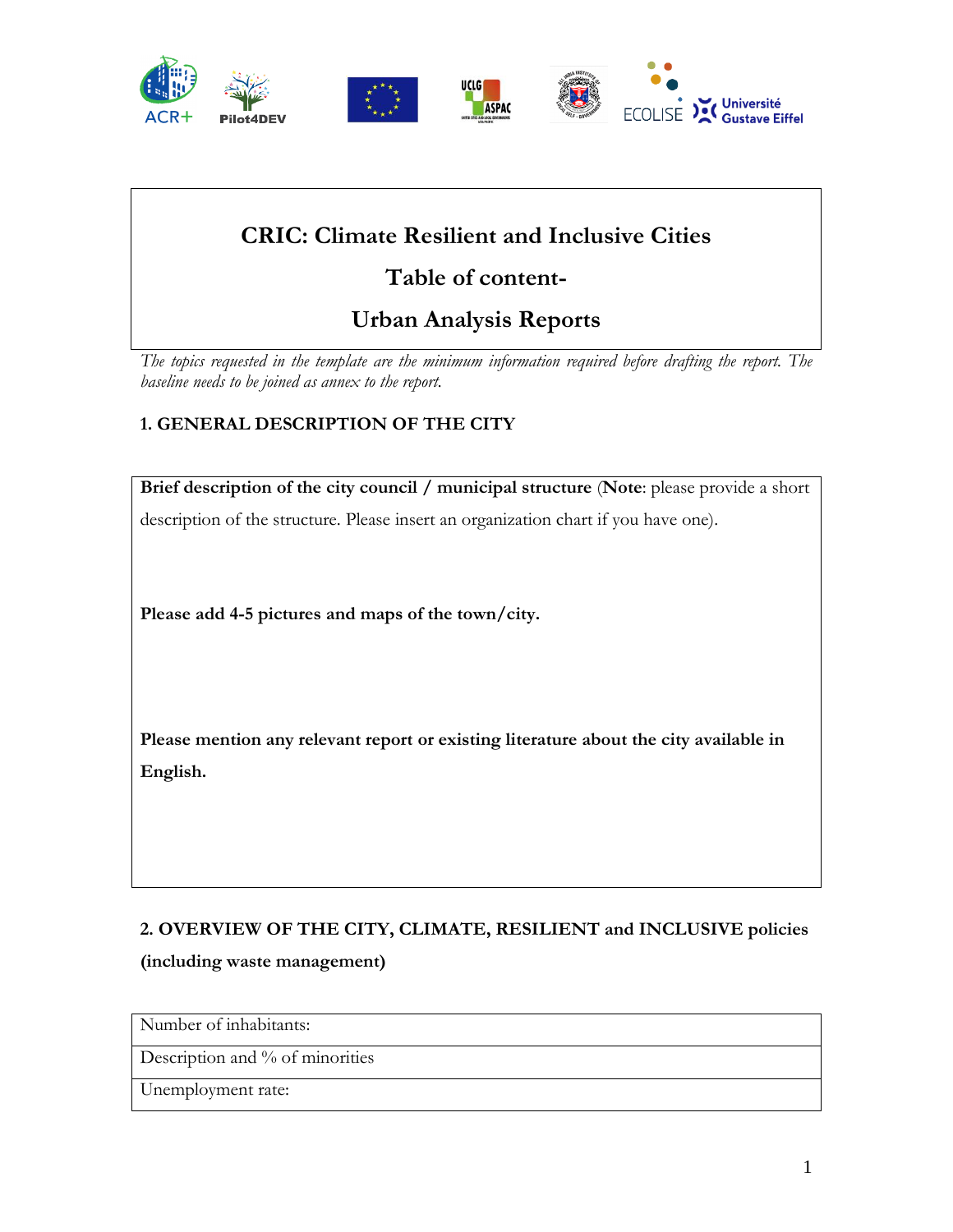







Date of the creation/design of the town:

Population growth in the last 25 years:

Height (altitude) and topologic description, of the city

Is the city subject to specific risks or disasters (flooding, storms, fires)?

Does the city have a disasters risks management warning system? If yes please specify:

Describe the main challenges in terms of climate adaptation and mitigation, water-sanitation and the environment:

Describe the main needs of the city:

Does the city already have a map of GHG emissions? YES/NO Please provide the map when possible

Facilities including for transportation and accessibility

Describe the main investments planned in terms of facilities, energy, water sanitation and the environment:

Describe the system for the collection and the recycling of waste (highlighting if there are any Extended Producer Responsibility schemes)

Waste statistics (identify reliable database containing information about waste generation, separate collection rate, sorting and treatment operations, recycling, landfilling, prevention activities, etc.)

Describe the policies and challenges in the area of energy and transport:

Please add any information that might be relevant in terms of the provision for education and health care facilities: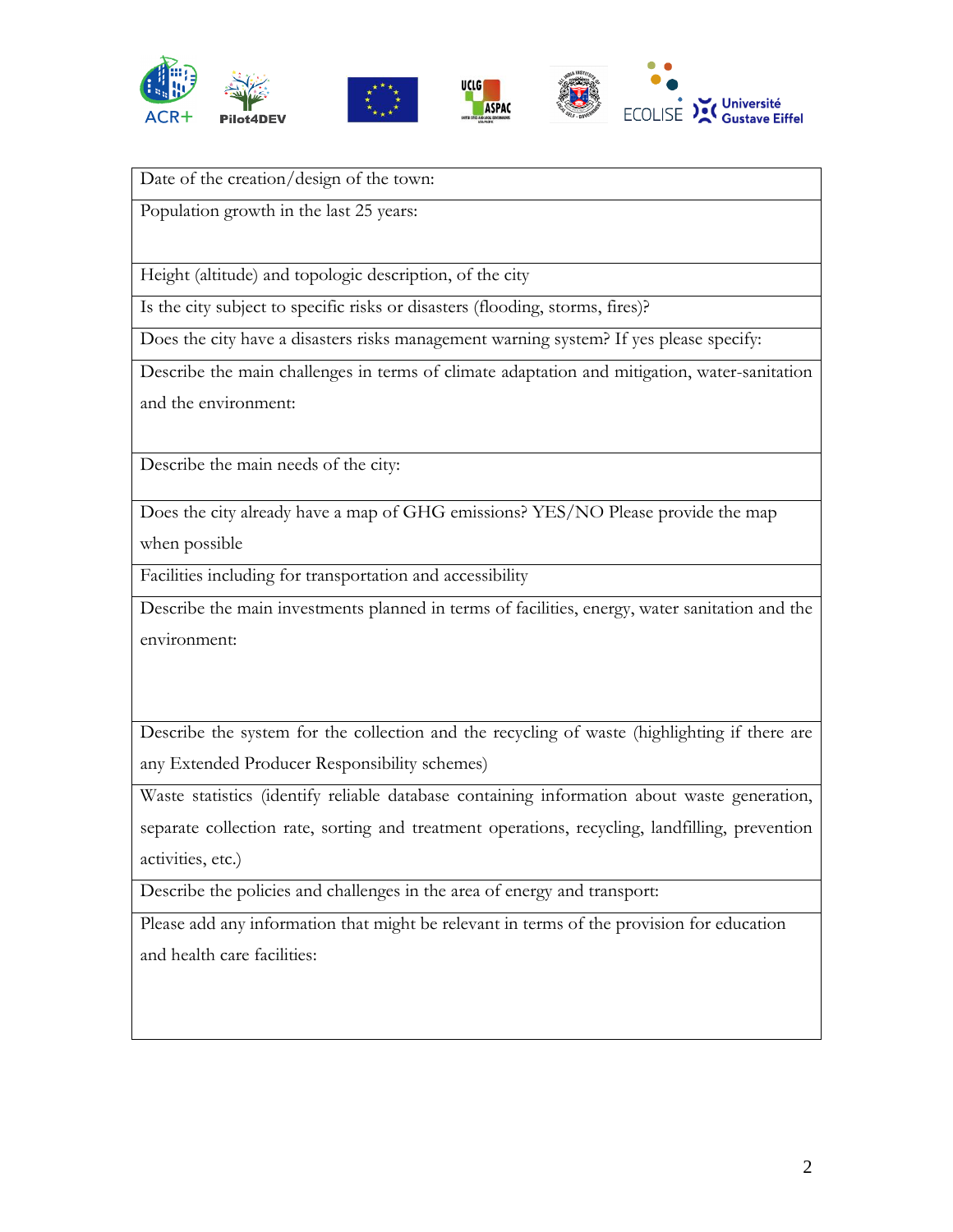

### **2.3 Please provide a short description of the city, highlighting the key characteristics**

(**Note**: we have suggested some sub-headings to help guide you)

Location and population size:

Strategic Importance (i.e. regional capital, key port, regional transport hub, tourist centre, scientific or academic centre):

Key business and employment sectors:

Short historic and economic overview (e.g. highlighting whether the city is going through a period of economic growth, or stability):

Governance in the city: (city authorities, decision-makers, support bodies)

What are the main powers of the cities (which functions are delegated to cities and which ones depend on the regional/national levels)?

Engagement: How do you work with businesses, associations and civil society?

#### **2.4 Key challenges for sustainable development and policies**

Key challenges (**Note**: this could be several or a number of factors, links, etc.)

Long-term Aims:

Social challenges and projects including for women, children, young people and families, disabled people, minorities, immigrants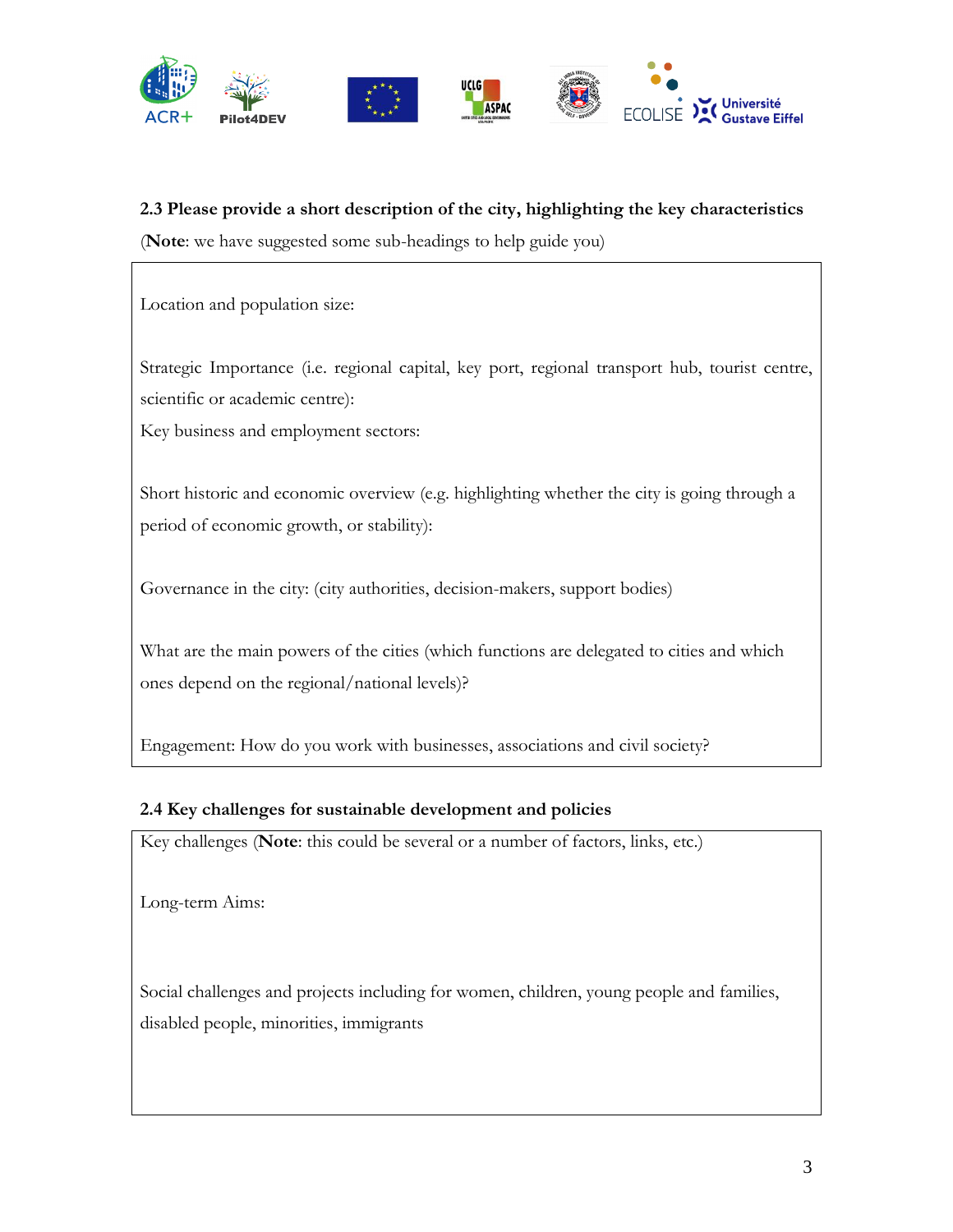







Describe how the city can manage urgent situations and crisis:

How is climate integrated in the different policies?

What are the mechanisms to engage with the local population and to consult them?

Waste management: please provide information on the waste production in the city. What are the facilities for recycling?

### **2. LINKS TO THE OPERATIONAL PROGRAMMES, MASTER PLANS, CLIMATE AND DISASTERS MANAGEMENT PLANS**

3.1 How do the local programs, and master plan integrate sustainability and adaptation to climate change?

3.2 In which way do these documents cover disasters risks management and a sustainable use of resources?

3.3 How are the investments financed?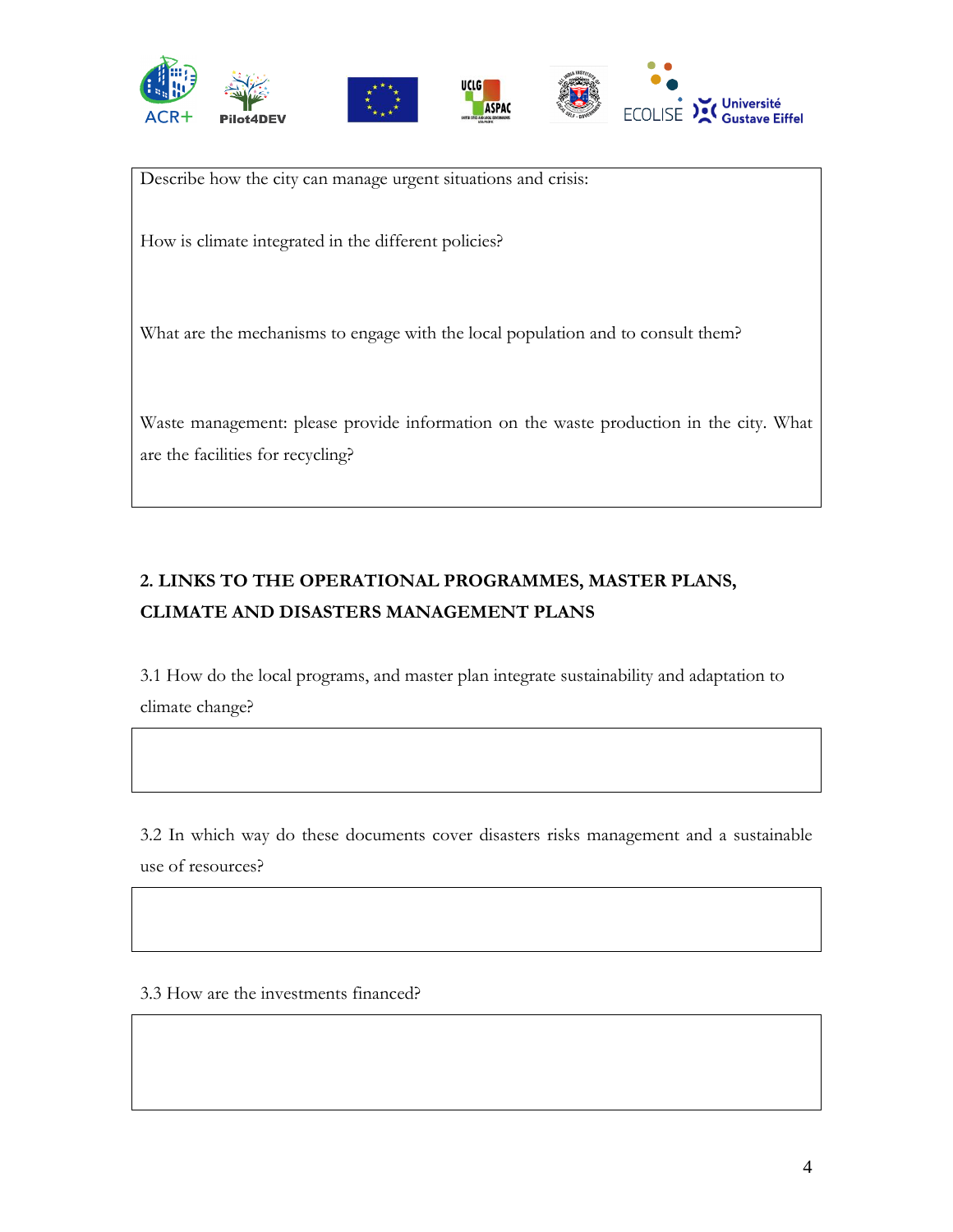

#### **3. Data and statistics**

4.1 What are the main sources to access data?

4.2 Please provide key statistics

Location in the urban context:

Size:

Number of inhabitants:

% of minorities and description:

Accessibility/ Transport:

Social situation unemployment, income levels, etc.:

Economic situation/ Retail:

Housing (number and ownership structure):

Infrastructural facilities:

Other data relevant for the topic of the LAP (Local Action Plan):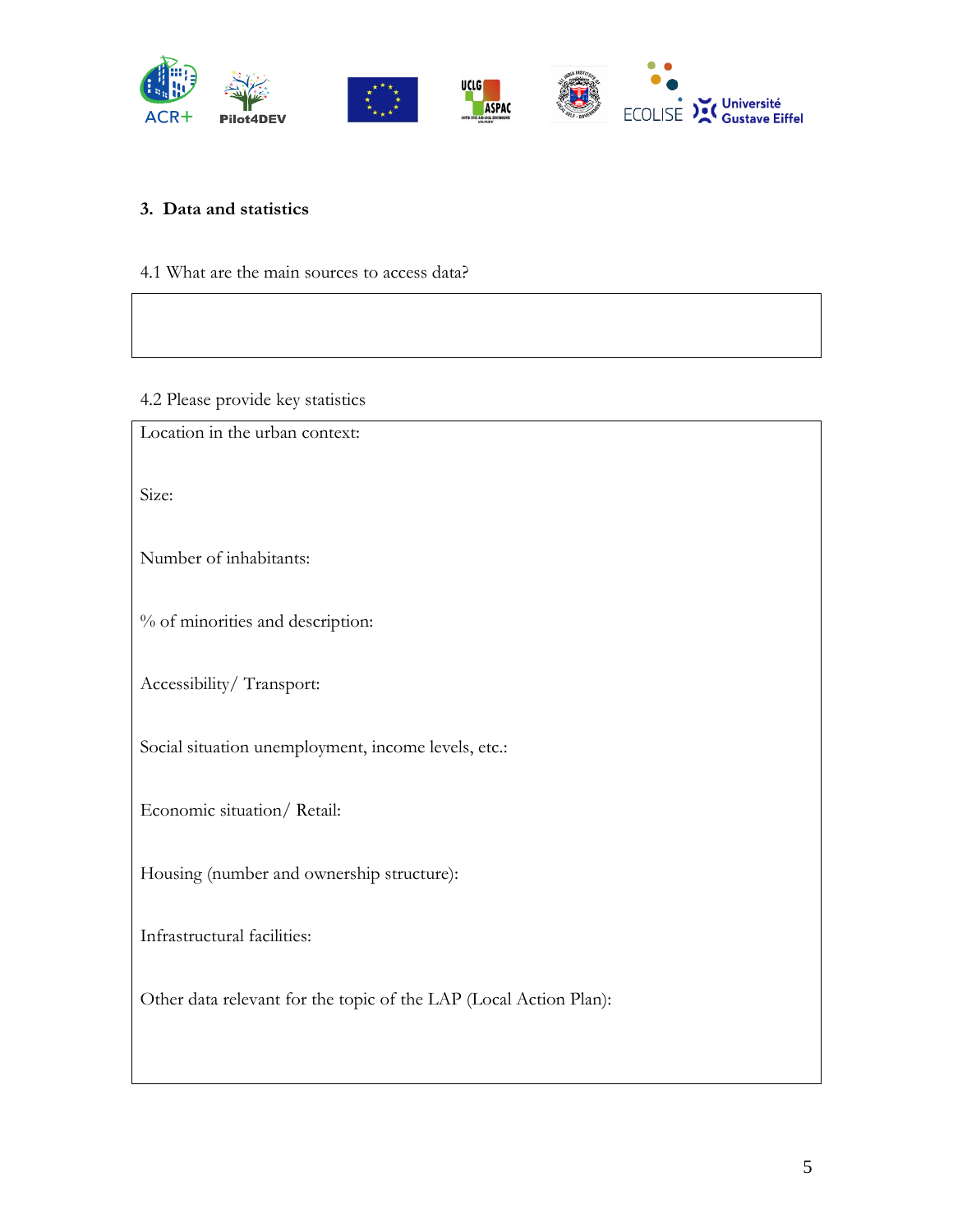

4.3 please describe the problems and topics that you would suggest adding in the city's local action plan (activity 2.1.). Please detail your answer.

4.4 please describe the potential outputs of the city's Local Action Plan

### 4.5 Strengths and difficulties you want to suggest

| Strengths & opportunities | Difficulties & obstacles |
|---------------------------|--------------------------|
|                           |                          |
|                           |                          |
|                           |                          |
|                           |                          |
|                           |                          |

4.6. Who are the key stakeholders or stakeholders' groups? How could they be involved in the LAP?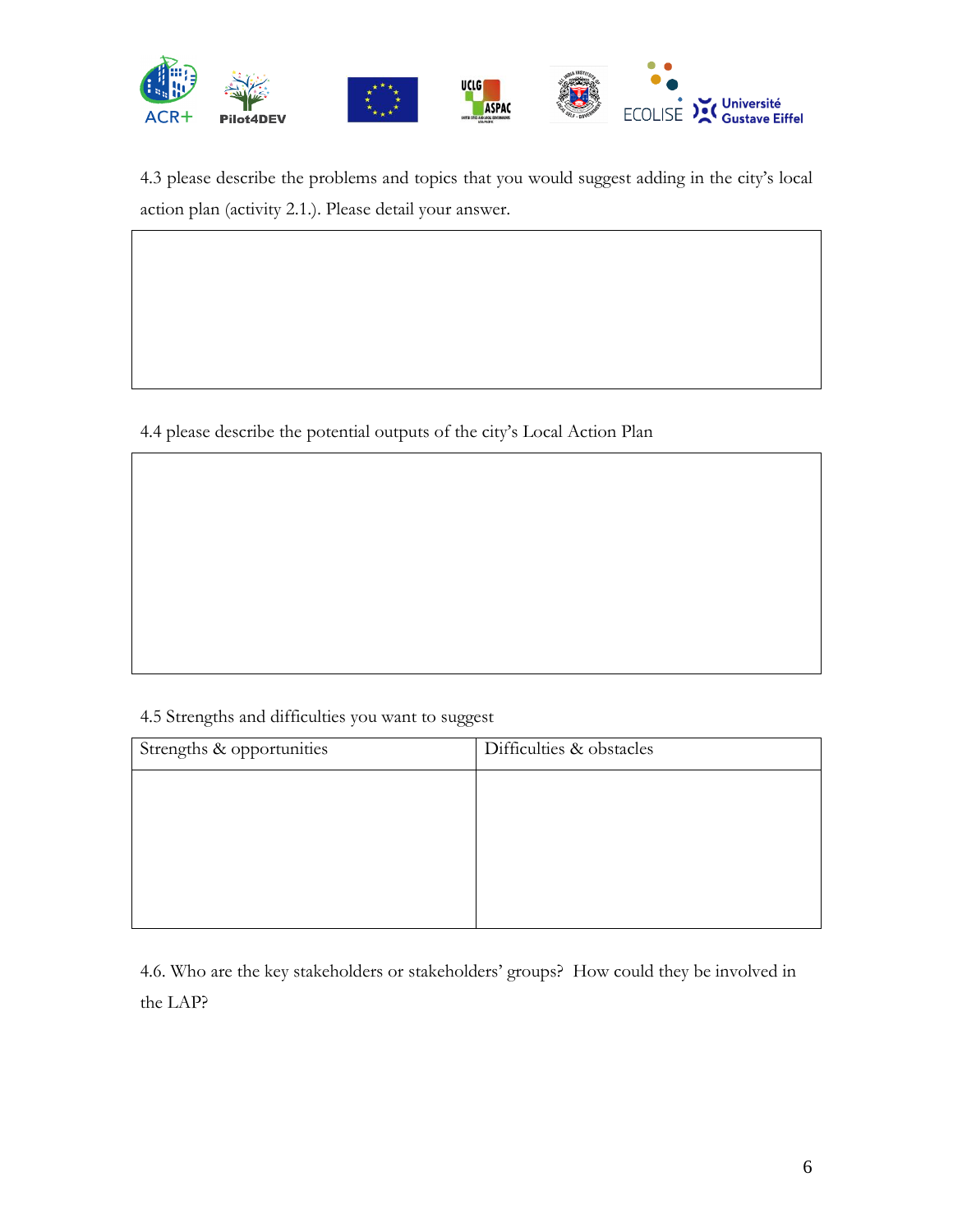

### **4.7 Describe the key areas/elements of the Local Action Plan for which you require inputs from the partners and exchange activities of the CRIC PARTNERS**

| $\circ$ | Disasters risks management and warning systems for citizens in case of                                                                                                                                                                                                                                                                                                                                                                                                                                                                                                                                                    |
|---------|---------------------------------------------------------------------------------------------------------------------------------------------------------------------------------------------------------------------------------------------------------------------------------------------------------------------------------------------------------------------------------------------------------------------------------------------------------------------------------------------------------------------------------------------------------------------------------------------------------------------------|
|         | storms? Flooding? Fires? YES/NO                                                                                                                                                                                                                                                                                                                                                                                                                                                                                                                                                                                           |
| $\circ$ | Water and Sanitation YES/NO                                                                                                                                                                                                                                                                                                                                                                                                                                                                                                                                                                                               |
| $\circ$ | Local engagement and social inclusion YES/NO                                                                                                                                                                                                                                                                                                                                                                                                                                                                                                                                                                              |
| $\circ$ | How to monitor and decrease Air pollution ? YES/NO                                                                                                                                                                                                                                                                                                                                                                                                                                                                                                                                                                        |
| $\circ$ | Sustainable Urban planning and Design? YES/NO                                                                                                                                                                                                                                                                                                                                                                                                                                                                                                                                                                             |
| $\circ$ | ISWRM - Integrated Sustainable Solid Waste and Resources Management:<br>YES/NO                                                                                                                                                                                                                                                                                                                                                                                                                                                                                                                                            |
| $\circ$ | Management of Construction & Demolition Waste (C&DW) and Waste<br>from Electrical and Electronic Equipment (WEEE): YES/NO                                                                                                                                                                                                                                                                                                                                                                                                                                                                                                 |
| $\circ$ | Legal and economic instruments of local and regional authorities to promote<br>municipal waste reduction and improve rates of separate collection:<br>YES/NO                                                                                                                                                                                                                                                                                                                                                                                                                                                              |
| $\circ$ | Decentralized management of organic waste: valorization and marketing of<br>compost from organic and agricultural waste, supporting the LRAs to implement synergetic<br>actions between rural and urban areas, tackling desertification issues (organic matter in the<br>soil as a way to reduce the need of water for irrigation, avoiding chemical fertilizers),<br>diverting organic waste from landfill and promoting local sustainable development schemes.<br>YES/NO                                                                                                                                                |
| $\circ$ | Circular economy jobs: upskilling and improving health and safety standards of waste<br>collection, sorting and recycle. Improving engagement of the informal sector $YES/NO$                                                                                                                                                                                                                                                                                                                                                                                                                                             |
| $\circ$ | How to tackle marine litter at local level: development of strategies aimed at reducing<br>the amount of municipal waste production as well as strategies to further develop re-use,<br>recycling, collection and disposal of waste. Taking action to move away from single-use<br>plastics in the sea. Specific focus could be the development of National Plastic Waste<br>Management Strategies (including e.g. ban of plastic bags and other single-use plastics).<br>Guidelines on measures to phase out single use plastic items will be produced to support this<br>process. YES/NO                                |
| $\circ$ | Sustainable tourism: <i>identify, address and mitigate the effect of the seasonal variation of</i><br>waste generated in the sea as an effect of tourism; promote sustainable tourism patterns<br>and fuel local loops of circular economy; reducing the amount of municipal waste production<br>and at further support the re-use, recycle, collection and disposal of waste in tourist cities;<br>predict and monitor population changes related to the tourist seasons, and plan waste<br>collection and management services accordingly; inclusion of integrated coastal zone<br>management in local policies. YES/NO |
| $\circ$ | Provision of Education and Healthcare facilities Yes/No?                                                                                                                                                                                                                                                                                                                                                                                                                                                                                                                                                                  |
| $\circ$ | Sustainable mobility;                                                                                                                                                                                                                                                                                                                                                                                                                                                                                                                                                                                                     |
| $\circ$ | urban farming and sustainable food production and consumption;                                                                                                                                                                                                                                                                                                                                                                                                                                                                                                                                                            |
| $\circ$ | local energy planning,                                                                                                                                                                                                                                                                                                                                                                                                                                                                                                                                                                                                    |